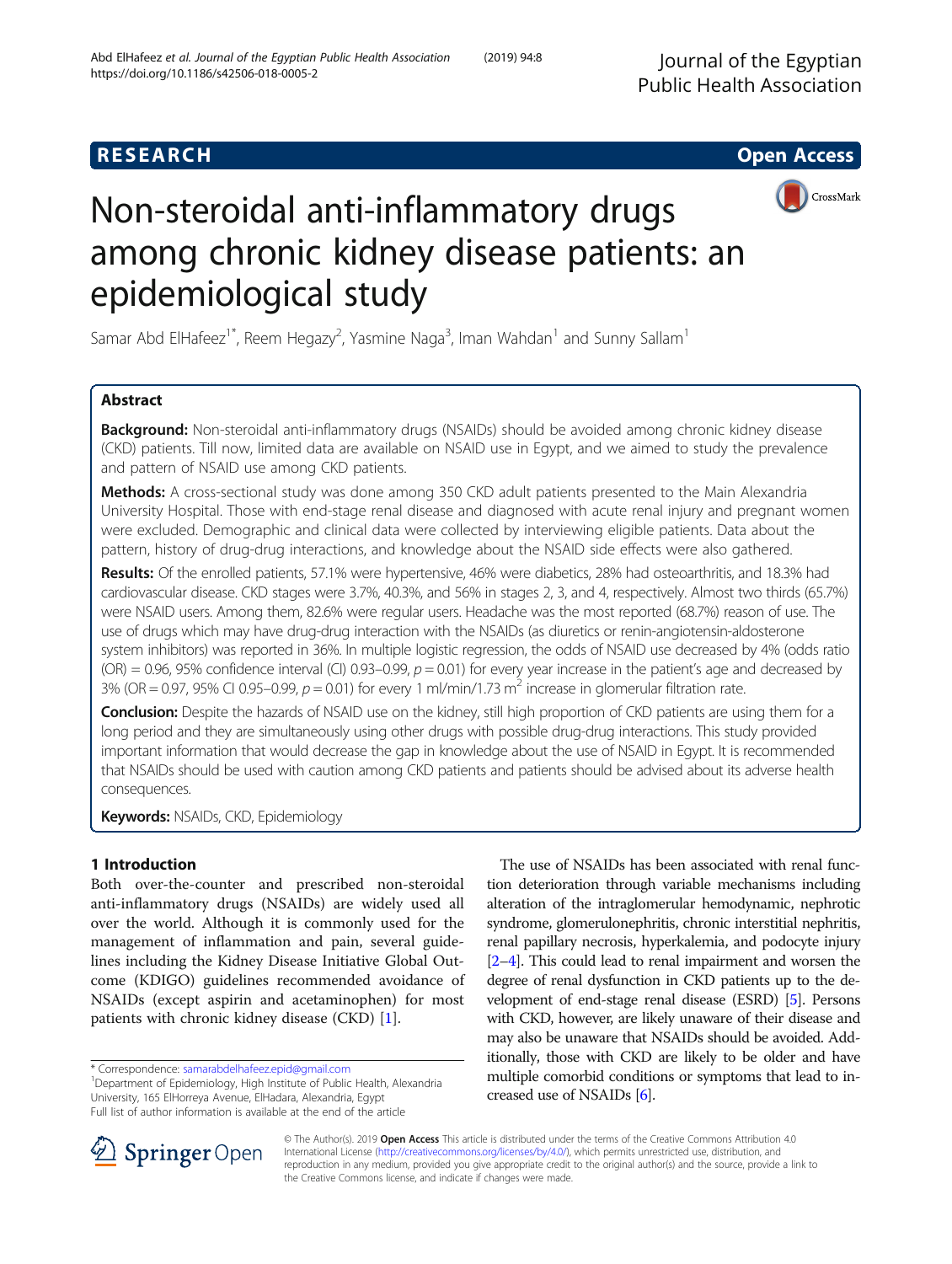| Characteristics                 | Total $(n = 350)$<br>No. (%) | end patients, nemana main crimersity nospital, egypt, eo i c<br>NSAID users $(n = 230)$<br>No. (%) | NSAID non-users ( $n = 120$ )<br>No. (%) | $p$ value  |
|---------------------------------|------------------------------|----------------------------------------------------------------------------------------------------|------------------------------------------|------------|
| I. Personal characteristics     |                              |                                                                                                    |                                          |            |
| Age (years) Mean $\pm$ SD       | $55 \pm 13$                  | $54 \pm 13$                                                                                        | $57 \pm 13$                              | 0.06       |
| Gender                          |                              |                                                                                                    |                                          |            |
| Male                            | 180 (51.4)                   | 105 (45.7)                                                                                         | 75 (62.5)                                | $0.003*$   |
| Female                          | 170 (48.6)                   | 125 (54.3)                                                                                         | 45 (37.5)                                |            |
| Marital status                  |                              |                                                                                                    |                                          |            |
| Unmarried                       | 17 (4.9)                     | 12(5.2)                                                                                            | 5(4.2)                                   |            |
| Married                         | 261 (74.5)                   | 169 (73.5)                                                                                         | 92(76.7)                                 | 0.64       |
| Else                            | 72(20.6)                     | 49(21.3)                                                                                           | 23(19.1)                                 |            |
| Education                       |                              |                                                                                                    |                                          |            |
| Illiterate                      | 223(63.7)                    | 136 (59.2)                                                                                         | 87 (72.5)                                |            |
| School education                | 116 (33.1)                   | 86 (37.3)                                                                                          | 30 (25.0)                                | 0.13       |
| University                      | 11(3.2)                      | 8(3.5)                                                                                             | 3(2.5)                                   |            |
| Occupation                      |                              |                                                                                                    |                                          |            |
| Not working                     | 206 (58.8)                   | 145 (63)                                                                                           | 61 (50.8)                                |            |
| Clerk                           | 29(8.3)                      | 23 (10)                                                                                            | 6(5)                                     | $0.003*$   |
| Worker                          | 42 (12)                      | 27(11.7)                                                                                           | 15 (12.5)                                |            |
| Retired                         | 73 (20.9)                    | 35 (15.3)                                                                                          | 38 (31.7)                                |            |
| Smoking status                  |                              |                                                                                                    |                                          |            |
| Never smoker                    | 207 (59.2)                   | 146 (63.5)                                                                                         | 61 (50.8)                                | $0.02*$    |
| Current smoker                  | 67 (19.1)                    | 44 (19.1)                                                                                          | 23(19.2)                                 |            |
| Former smoker                   | 76 (21.7)                    | 40 (17.4)                                                                                          | 36 (30)                                  |            |
| Weight categories               |                              |                                                                                                    |                                          |            |
| Normal                          | 54 (15.4)                    | 34 (14.8)                                                                                          | 20 (16.7)                                | 0.85       |
| Overweight                      | 149 (42.6)                   | 100 (43.5)                                                                                         | 49 (40.8)                                |            |
| Obese                           | 147(42)                      | 96 (41.7)                                                                                          | 51 (42.5)                                |            |
| II. Comorbid diseases           |                              |                                                                                                    |                                          |            |
| Hypertension                    |                              |                                                                                                    |                                          |            |
| Yes                             | 200 (57.1)                   | 146 (63.5)                                                                                         | 54 (45)                                  | $0.001*$   |
| No                              | 150 (42.9)                   | 84 (36.5)                                                                                          | 66 (55)                                  |            |
| Diabetes                        |                              |                                                                                                    |                                          |            |
| Yes                             | 161 (46)                     | 105 (45.7)                                                                                         | 56 (46.7)                                | 0.86       |
| No                              | 189 (54)                     | 125 (54.3)                                                                                         | 64 (53.3)                                |            |
| Osteoarthritis                  |                              |                                                                                                    |                                          |            |
| Yes                             | 98 (28)                      | 82 (35.7)                                                                                          | 16(13.3)                                 | $< 0.001*$ |
| No                              | 252 (72)                     | 148 (64.3)                                                                                         | 104 (86.7)                               |            |
| Autoimmune disease (RA and SLE) |                              |                                                                                                    |                                          |            |
| Yes                             | 17 (4.9)                     | 15(6.5)                                                                                            | 2(1.7)                                   | 0.05       |
| No                              | 333 (95.1)                   | 219 (93.5)                                                                                         | 118 (98.3)                               |            |
| <b>CVDs</b>                     |                              |                                                                                                    |                                          |            |
| Yes                             | 64 (18.3)                    | 42 (18.3)                                                                                          | 22 (18.3)                                | 0.99       |
| No                              | 286 (81.7)                   | 188 (81.7)                                                                                         | 98 (81.7)                                |            |

<span id="page-1-0"></span>Table 1 Characteristics of the study CKD patients, Alexandria Main University Hospital, Egypt, 2016

Hepatitis C virus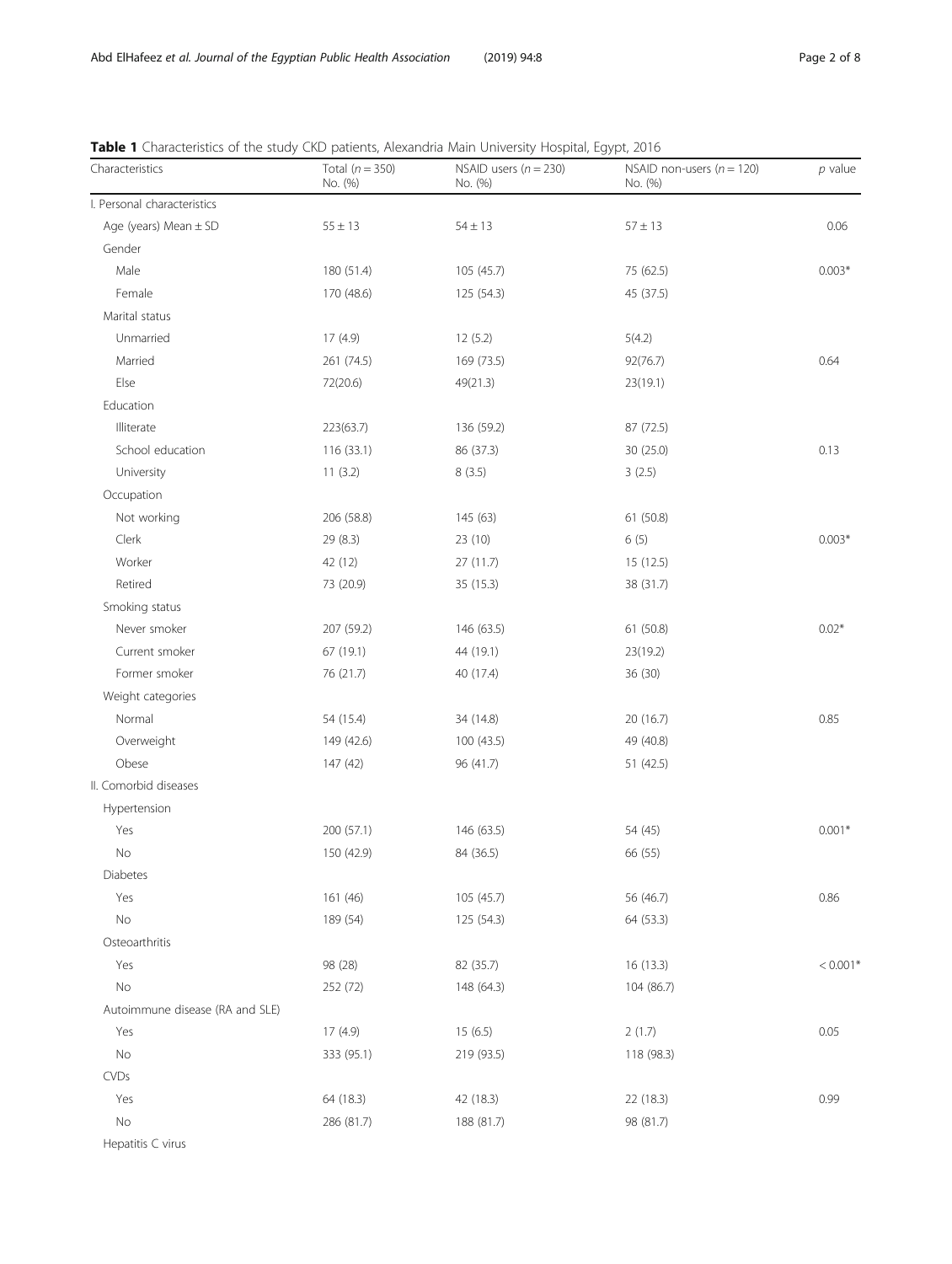| Characteristics                                                 | Total $(n = 350)$<br>No. (%) | NSAID users $(n = 230)$<br>No. (%) | NSAID non-users ( $n = 120$ )<br>No. (%) | $p$ value  |
|-----------------------------------------------------------------|------------------------------|------------------------------------|------------------------------------------|------------|
| Yes                                                             | 58 (16.6)                    | 23 (10)                            | 35 (29.2)                                | $< 0.001*$ |
| No                                                              | 292 (83.4)                   | 207 (90)                           | 85 (70.8)                                |            |
| Cancer                                                          |                              |                                    |                                          |            |
| Yes                                                             | 13(3.7)                      | 11(4.8)                            | 2(1.7)                                   | 0.23       |
| No                                                              | 337 (96.3)                   | 219 (95.2)                         | 118 (98.3)                               |            |
| Kidney stone                                                    |                              |                                    |                                          |            |
| Yes                                                             | 9(2.6)                       | 7(3)                               | 2(1.7)                                   | 0.72       |
| No                                                              | 341 (97.4)                   | 223 (97)                           | 118 (98.3)                               |            |
| III. Chronic kidney disease                                     |                              |                                    |                                          |            |
| eGFR (ml/min/1.73 m <sup>2</sup> )                              |                              |                                    |                                          |            |
| Median (inter-quartile range)                                   | $27(18-37)$                  | $26(18-34)$                        | 31 (19-44.75)                            | $0.003*$   |
| CKD stage                                                       |                              |                                    |                                          |            |
| Stage 2                                                         | 13(3.7)                      | 6(2.6)                             | 7(5.8)                                   |            |
| Stage 3a                                                        | 44 (12.6)                    | 21(9.1)                            | 23(19.2)                                 | $0.007*$   |
| Stage 3b                                                        | 97(27.7)                     | 62(27)                             | 35 (29.2)                                |            |
| Stage 4                                                         | 196 (56.0)                   | 141(61.3)                          | 55 (45.8)                                |            |
| IV. History of intake of selected interacting drugs with NSAIDs |                              |                                    |                                          |            |
| Diuretics                                                       | 34 (9.7)                     | 19(8.3)                            | 8(6.7)                                   | 0.20       |
| RAAS inhibitors                                                 | 70 (20)                      | 53 (23)                            | 17 (14.2)                                | $0.04*$    |
| Both                                                            | 22(6.3)                      | 14(6.1)                            | 8(6.7)                                   | 0.83       |

Table 1 Characteristics of the study CKD patients, Alexandria Main University Hospital, Egypt, 2016 (Continued)

SD standard deviation, RA rheumatoid arthritis, SLE systemic lupus erythmatosus, CVDs cardiovascular diseases, eGFR estimated glomerular filtration rate, CKD chronic kidney disease, RAAS renin-angiotensin-aldosterone inhibitors, NSAIDs non-steroidal anti-inflammatory drugs \*Significant at p < 0.05

In addition, NSAIDs interact unfavorably with some commonly prescribed medications, including loop diuretics and renin-angiotensin-aldosterone system (RAAS) inhibitors. This is referred to as "triple whammy, leading to reduced effectiveness, along with increased risk of renal impairment. Although epidemiologic studies have linked NSAID use to progressive CKD, the risks of NSAIDs in patients with CKD, while supported by consensus and theoretical effect, remain less clearly established by evidence [\[7\]](#page-7-0).

Despite the adverse effects of NSAIDs on renal functions, the available data on its pattern among CKD patients in Egypt is minimal. This study aimed to estimate the prevalence, to identify the pattern of NSAID use, and to assess the knowledge about their adverse effects in CKD patients. This will help in setting plans to reduce NSAID use in CKD patients, and spread awareness of their potential harms in this population.

#### 2 Materials and methods

#### 2.1 Study setting

The study was conducted in the outpatient clinics and the inpatient wards of the Internal Medicine Department, Alexandria Main University Hospital, which is the tertiary referral hospital for all patients from four

governorates (Alexandria, El Beheira, Kafr-El Sheikh, and Marsa Matrouh).

#### 2.2 Study design

A cross-sectional study was carried out.

#### 2.3 Study population

Adult (18+ years) CKD patients diagnosed in pre-ESRD (i.e., before dialysis or transplantation) were included in the study. Patients < 18 years of age; those who were in stage 5 CKD (ESRD), on dialysis, with previous renal transplantation, and with acute renal injury; and pregnant women were excluded from the study.

#### 2.4 Sample size and sampling techniques

The sample size was determined using Epi-info software 7.2.2.6 (CDC, 2018) based on power 80%, with confidence level of 95% and prevalence of using NSAIDs among CKD patients of 65.8% [\[8\]](#page-7-0). The minimum required sample size was 340 patients. The sample was rounded to 350 patients. Patients were consecutively included on daily basis from the outpatient clinics and the inpatient wards until the required sample was reached.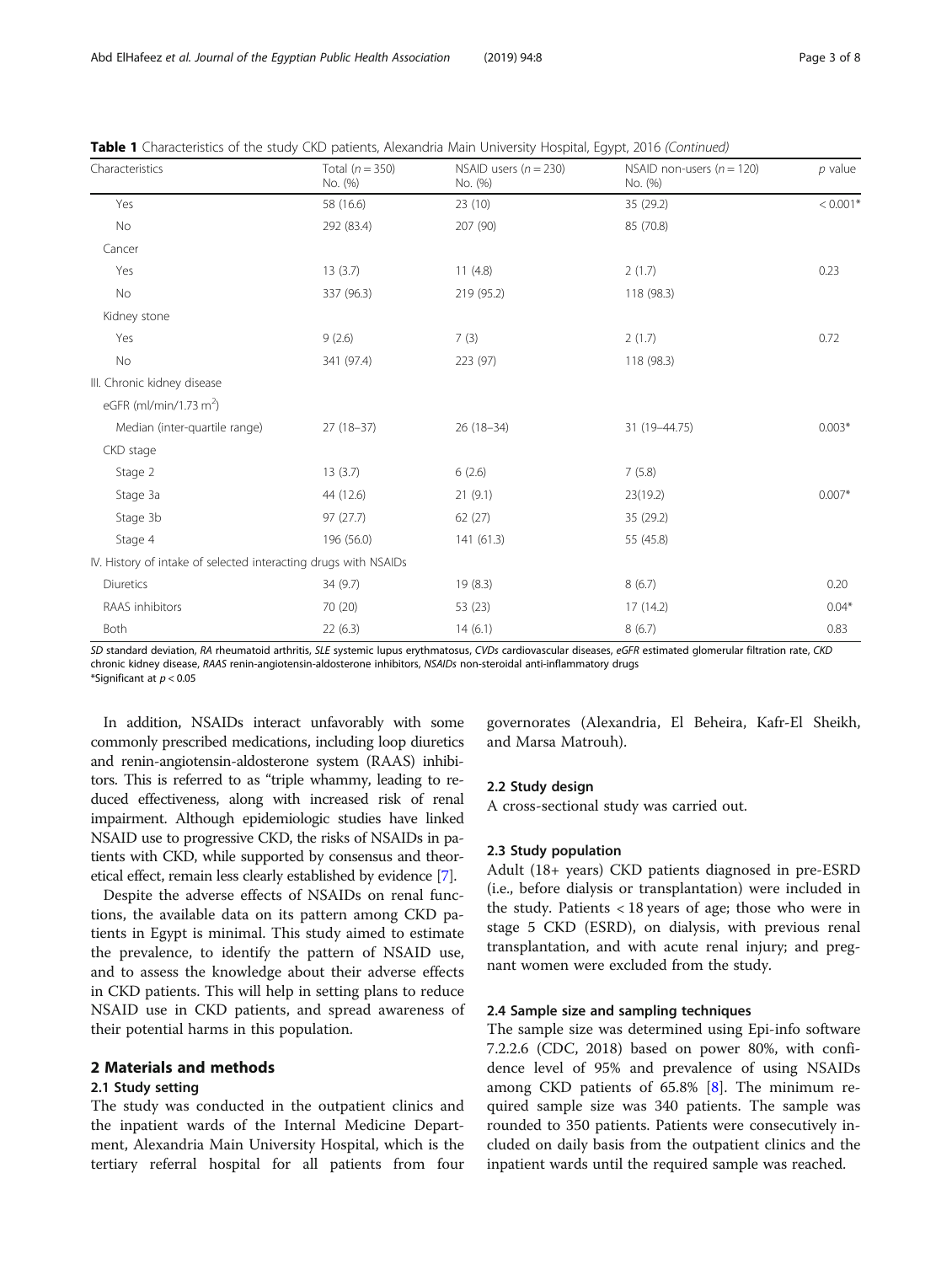#### 2.5 Data collection

A predesigned interview questionnaire was used to collect data from the patients about their personal characteristics (sociodemographic characteristics and smoking), history of comorbid diseases, history of selected drugs interacting with NSAIDs (For patients who were illiterate, the researchers had to show them the boxes of the drugs to know which one is taken.), and NSAID use including the type, purpose, pattern, and source of advice. In addition, knowledge about the adverse effects of NSAIDs was determined.

Concerning smoking, patients were classified into never smokers (those who have not smoked 100 cigarettes during their lifetime), current smokers (those who report smoking at least 100 cigarettes in their lifetime and who smoke cigarettes every day or some days), and former smokers (those who has smoked at least 100 cigarettes in their lifetime but does not smoke cigarettes) [[9\]](#page-7-0).

Blood pressure, weight, and height were measured, and standardized serum creatinine was collected from the patients' records.

Regarding weight, patients were classified according to body mass index (BMI) [\[10](#page-7-0)] (weight in kilograms/height in meters<sup>2</sup>) into underweight (<18.5 kg/m<sup>2</sup>), normal weight  $(18.5-24.9 \text{ kg/m}^2)$ , overweight  $(25-29.9 \text{ kg/m}^2)$ , and obese ( $\geq 30 \text{ kg/m}^2$ ).

The estimated glomerular filtration rate (eGFR) was calculated by CKD-EPI equation [[11\]](#page-7-0)

eGFR = 141 × min(Scr/
$$
\kappa
$$
, 1) <sup>$\alpha$</sup>  × max(Scr/ $\kappa$ , 1)<sup>-1.209</sup>  
×0.993<sup>age</sup> × 1.018[if female]

where Scr is serum creatinine (mg/dl),  $\kappa$  is 0.7 for females and 0.9 for males,  $\alpha$  is − 0.329 for females and − 0.411 for males, min indicates the minimum of  $Scr/\kappa$  or 1, and max indicates the maximum of  $\text{Scr}/\kappa$ .

CKD was defined according to the 2012 KDIGO guidelines [\[1\]](#page-7-0) according to the presence of the following criteria for more than 3 months:

- 1. Markers of kidney damage (one or more)
	- Albuminuria (AER ≥ 30 mg/24 h; ACR ≥ 30 mg/g  $[\geq 3$  mg/mmol])
	- Urine sediment abnormalities
	- Electrolyte and other abnormalities due to tubular disorders
	- Abnormalities detected by histology
	- Structural abnormalities detected by imaging
	- History of kidney transplantation
- 2. Decreased GFR (GFR <  $60$  ml/min/1.73 m<sup>2</sup> (GFR categories G3a–G5))

CKD is classified into the following stages:

G1: normal or high GFR  $(>90 \text{ ml/min}/1.73 \text{ m}^2)$ G2: mild decrease in GFR  $(60-89 \text{ ml/min}/1.73 \text{ m}^2)$ G3a: mild to moderate decrease in GFR (45–59 ml/  $min/1.73 m<sup>2</sup>$ ) G3b: moderate to severe decrease in GFR (30–44 ml/  $min/1.73 m<sup>2</sup>$ ) G4: severe decrease in GFR  $(15-29 \text{ ml/min}/1.73 \text{ m}^2)$ G5: kidney failure (GFR < 15)

We excluded patients in CKD stage 5 as those patients already reached ESRD and so prevention of NSAID use will not add any benefits to the disease progression.

#### 2.6 Statistical analysis

Data was summarized using mean  $\pm$  SD, medians and inter-quartile ranges or frequencies and percentage, as appropriate. Comparison between the variables was done using  $t$  test, Mann-Whitney or chi-square according to the data type. Correlation between the renal function and duration of NSAID use was done by Pearson's correlation. The factors associated with the use of NSAIDs were identified using multiple logistic regression analysis. The model included all variables which were significantly related to NSAID use in bivariate analysis. Results are considered significant when  $p < 0.05$ .

#### 3 Results

Table [1](#page-1-0) summarizes the baseline characteristics of the study patients. The mean  $\pm$  SD age of the study participants  $(N = 350)$  was  $55 \pm 13$  years, 51% were males, 74.5% were married, 40.8% were smokers, 42% were obese, 57.1% were hypertensive, 46% were diabetics, 18.3% had cardiovascular disease, and 4.9% had autoimmune disease. More than half (56%) of the patients were in stage 4 CKD, and 40.3% were in stage 3 CKD. One fifth (20%) of the patients gave history of RAAS inhibitor use, 9.7% were using diuretics, and 6.3% reported the use of both.

#### 3.1 Prevalence and pattern of NSAID use

About two thirds (65.7%) of the study patients reported NSAID use (Fig. 1). Patients who use NSAIDs were younger, females, non-smokers, and hypertensive; had

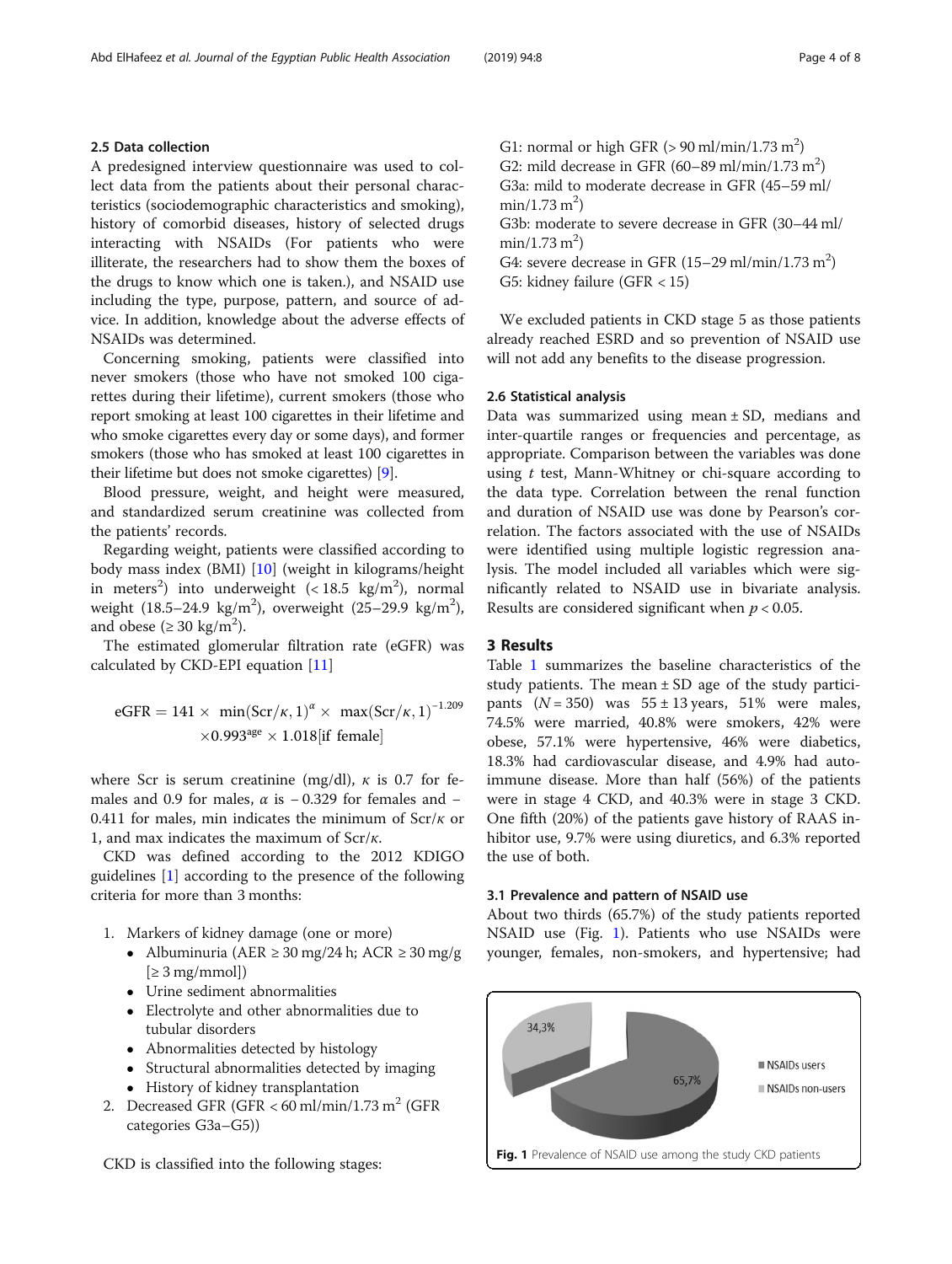osteoarthritis; and were more users of RAAS inhibitors (Table [1\)](#page-1-0).

Among NSAID users, ketoprofen was the most commonly used (50.3%), followed by diclofenac (33.7%), ibuprofen (23.1%), ketorolac (2.6%), and meloxicam (2.3%) (Table 2). More than two thirds (68.7%) of the patients reported headache as the main reason of NSAID use,

Table 2 NSAID use by the study CKD patients (Alexandria Main University Hospital, Egypt, 2016)

| NSAID use                                 | Frequency ( $n = 230$ ) | Percent |
|-------------------------------------------|-------------------------|---------|
| Types of NSAIDs <sup>a</sup>              |                         |         |
| Ketoprofen                                | 176                     | 50.3    |
| Diclofenac                                | 118                     | 33.7    |
| Ibuprofen                                 | 81                      | 23.1    |
| Ketorolac                                 | 9                       | 2.6     |
| Meloxicam                                 | 8                       | 2.3     |
| Purpose of use <sup>a</sup>               |                         |         |
| Headache                                  | 158                     | 68.7    |
| Generalized pain                          | 114                     | 49.6    |
| Joint pain                                | 101                     | 43.9    |
| Renal colic                               | 26                      | 11.3    |
| Dental pain                               | 23                      | 10.0    |
| Menstrual pain                            | 3                       | 1.3     |
| Pattern of use                            |                         |         |
| Frequency of NSAID use within last month  |                         |         |
| Once a week                               | 40                      | 17.4    |
| Twice a week                              | 92                      | 40.0    |
| Three times a week                        | 47                      | 20.4    |
| Every day                                 | 51                      | 22.2    |
| Duration of NSAID use                     |                         |         |
| < 1 year                                  | 28                      | 12.2    |
| $1-3$ years                               | 96                      | 41.7    |
| > 3 years                                 | 106                     | 46.1    |
| Regular use                               |                         |         |
| Yes                                       | 190                     | 82.6    |
| No                                        | 40                      | 17.4    |
| Number of NSAIDs used within last month   |                         |         |
| One type                                  | 103                     | 44.8    |
| Two types                                 | 92                      | 40.0    |
| Three types                               | 31                      | 13.5    |
| More than three                           | $\overline{4}$          | 1.7     |
| Route of administration within last month |                         |         |
| Oral                                      | 171                     | 74.3    |
| Injection                                 | $\overline{2}$          | 0.9     |
| <b>Both</b>                               | 57                      | 24.8    |

NSAIDs non-steroidal anti-inflammatory drugs

Non-mutually exclusive

followed by generalized pain (49.6%) and joint pain (43.9%). Forty percent of NSAID users used NSAIDs twice a week, 20.4% three times a week, and 22% every day within the last month. More than 80% (82.6%) of NSAID users gave history of regular use (at least twice a week for more than 2 months). More than 40% of the NSAID users used NSAIDs for a period exceeding 3 years or from 1 to 3 years (46.1% and 41.7%, respectively) (Table 2). There was an inverse correlation between the eGFR and the duration of NSAID use  $(r = -1)$ 0.[2](#page-5-0)5,  $p < 0.001$ ) (Fig. 2).

The majority of NSAID users (76.5%) used NSAIDs by self-decision, while 25.2% used them after the advice of physicians. Those who mentioned relatives and friends constituted 13.5%. Pharmacists and previous prescription constituted 10.4% and 9.1%, respectively.

#### 3.2 Knowledge about adverse effects of NSAIDs

More than half (53.2%) of CKD patients did not know whether NSAIDs have adverse effects or not. Those who mentioned that NSAIDs have adverse effects constituted 37.1%, and only 9.7% said that NSAIDs have no adverse effects. Among CKD patients who mentioned that NSAIDs have adverse effects, 55.4% thought that NSAIDs cause kidney problems. The patients who mentioned that NSAIDs lead to gastrointestinal tract, liver problems, and heart problems constituted 45.4%, 19.2%, and 2.3%, respectively (Table [3](#page-5-0)).

#### 3.3 Factors affecting NSAID use among CKD patients

Multiple logistic regression analysis of the factors affecting NSAID use among CKD patients revealed that NSAID use significantly decreased with increase in the age of the patients and increase in eGFR and those among hepatitis C patients. On the contrary, NSAID use was significantly higher among working, hypertensive, and osteoarthritis patients (Table [4\)](#page-6-0).

#### 4 Discussion

In this cross-sectional study of 350 pre-ESRD patients recruited from the Alexandria Main University hospital, the prevalence of NSAID usage was 65.7%. There was a gradient increase in NSAID use through CKD stages with a prevalence of 2.6% in stage 2, 9.1% in stage 3a, 27% in stage 3b, and 61.3% in stage 4. Ketoprofen was the most commonly used drug. In addition, prolonged use of NSAIDs was related to reduction of eGFR.

The use of NSAIDs has been reported to range be-tween [8](#page-7-0).9 and 69.2%  $[8-13]$  $[8-13]$  $[8-13]$ . Variations in the NSAID use in many studies could be explained by differences in the regulations on NSAID purchase and its availability in different countries, with the absence of restricted laws on the consumption of drugs, which encourages patients to self-treat their symptoms and signs, especially pain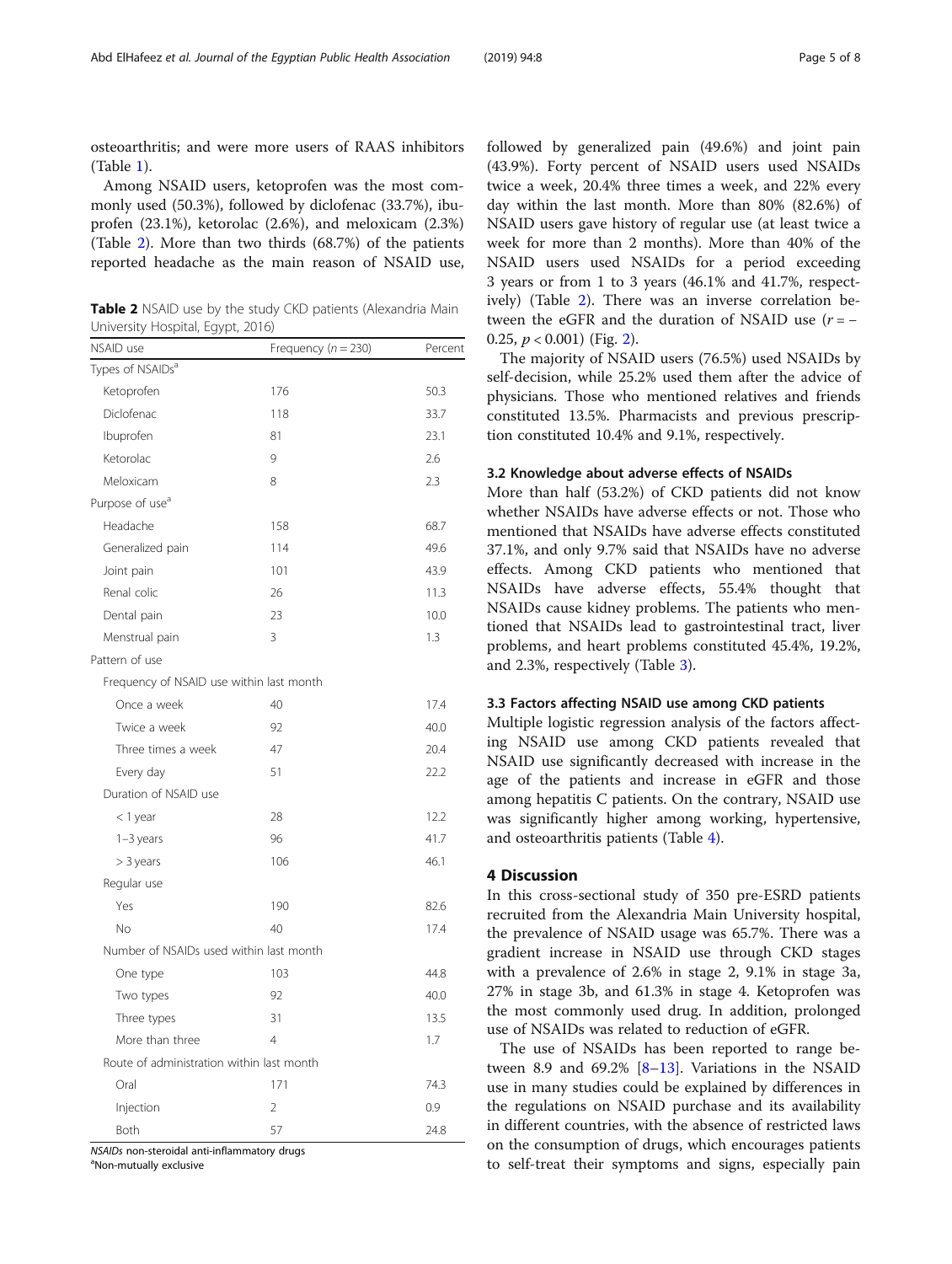[[14,](#page-7-0) [15](#page-7-0)]. Moreover, the silent nature of CKD and unawareness of the NSIAD complications predispose to the late diagnosis, with the inappropriate use of drugs [[16,](#page-7-0) [17](#page-7-0)]. In addition, the high use of NSAIDs may indicate that clinicians tend to disregard evaluating the renal functions of patients when prescribing NSAIDs especially in high-risk group patients or they may want to achieve a better quality of life in some comorbid conditions warranting the use of NSAIDs despite the inherent risk.

Consistent with reports from other studies [\[9,](#page-7-0) [18,](#page-7-0) [19](#page-7-0)], headache was the most reported reason of NSAID use, followed by generalized pain and joint pain. Renal patients can experience pain as a result of several conditions and

Table 3 Knowledge of CKD patients about adverse effects of NSAIDs (Alexandria Main University Hospital, Egypt, 2016)

|                                                    | 11111                   |         |
|----------------------------------------------------|-------------------------|---------|
| Knowledge about adverse effects                    | Frequency ( $n = 350$ ) | Percent |
| NSAIDs have adverse effects                        | 34                      | 9.7     |
| No                                                 | 130                     | 37.1    |
| Yes                                                | 186                     | 53.2    |
| Do not know                                        |                         |         |
| Type of adverse effects ( $n = 130$ ) <sup>a</sup> |                         |         |
| Kidney problems                                    |                         |         |
| GIT problems                                       | 72                      | 55.4    |
| Liver problems                                     | 59                      | 45.4    |
| Do not know                                        | 25                      | 19.2    |
| Heart problems                                     | 13                      | 10.0    |
|                                                    | 3                       | 2.3     |
|                                                    |                         |         |

GIT gastrointestinal tract

Non-mutually exclusive

pathophysiological mechanisms. Osteodystrophy, osteoarthritis, calciphylaxis, and peripheral neuropathy may develop as consequence of the progressive course of CKD. Pain is also related to comorbidities such as peripheral vascular disease, cardiovascular disease, diabetic neuropathy, osteoporosis/osteopenia, and inflammatory/immunological diseases [\[20](#page-7-0)–[22](#page-7-0)]. Their need for analgesia presents a serious challenge to clinicians and requires special considerations to achieve pain relief without causing toxicity [[21\]](#page-7-0).

Although it has been known that NSAIDs inhibit the therapeutic effect of RAAS inhibitors and diuretics (triple whammy), it was noted from the current study that many CKD patients who used NSAIDs were also receiving RAAS inhibitors (23%), diuretics (8.3%), or both (6.1%). A similar problem was reported by Plantinga et al. in the USA [\[23](#page-7-0)]. They found that among CKD patients who had prescriptions for NSAIDs, 16% had RAAS inhibitor prescriptions and 20% had diuretic prescriptions.

The pattern of NSAIDs in the current study showed that 40% of CKD patients used NSAIDs twice a week, 20.4% three times a week, and 22% every day. A considerable percentage used NSAIDs for a period exceeding 3 years or from 1 to 3 years (46.1% and 41.7% respectively). Only 12.2% of CKD patients used NSAIDs for less than 1 year. In other studies, the pattern of NSAID use was different. In Poland (2016) [\[18\]](#page-7-0), 12.2% of CKD (stages 1–4) used NSAIDs few times a week, 14.8% few times a month, and 7.7% every day. In Southern Italy  $(2014)$  [[13](#page-7-0)], more than one third  $(35.6%)$  of CKD patients were treated with NSAIDs for a period exceeding

<span id="page-5-0"></span>

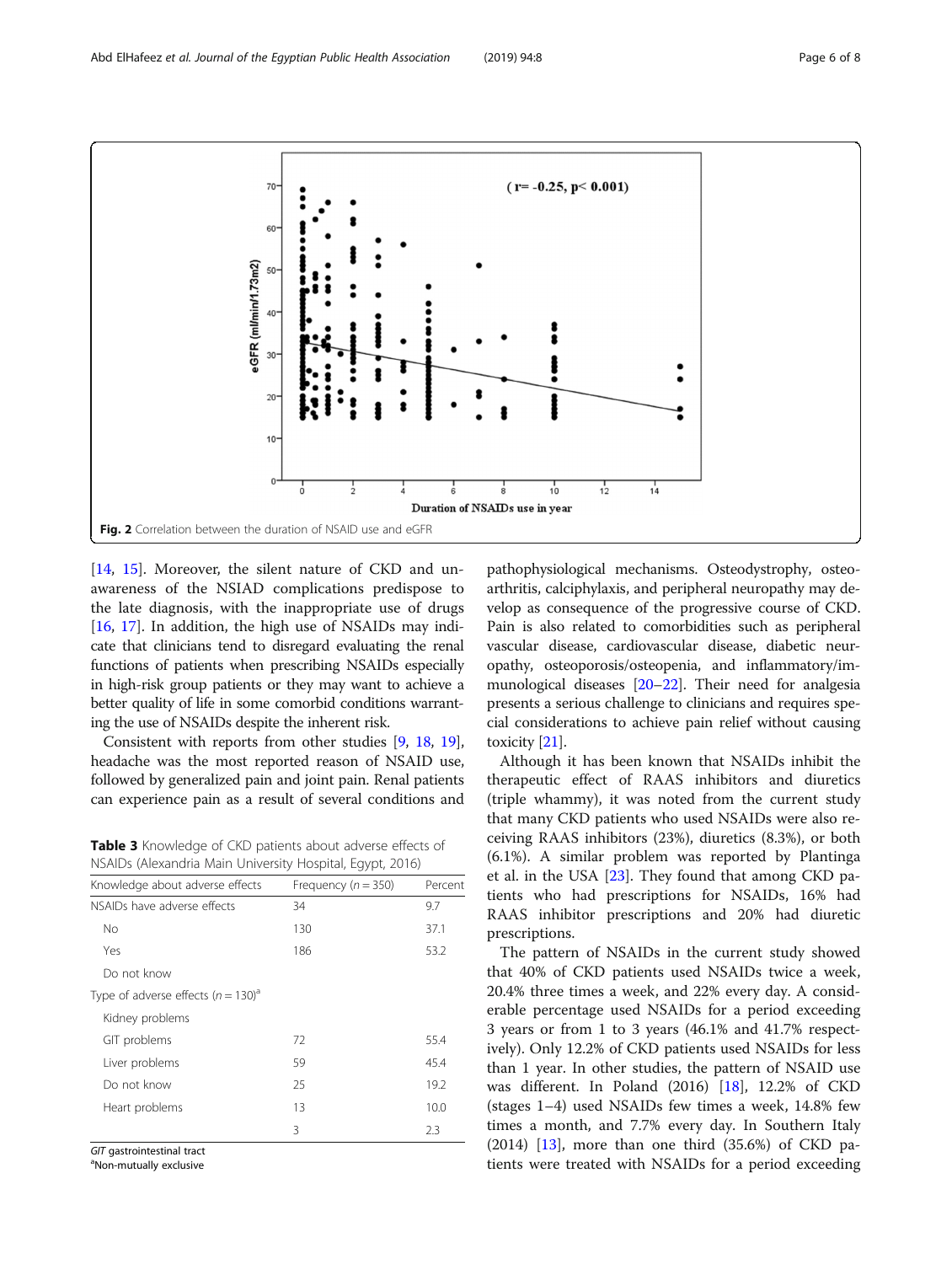90 days and almost 16.5% for more than 6 months. In USA (2011), Plantinga et al. [[23](#page-7-0)] showed that 65% of CKD (stages 1 or 2) and 64.4% of CKD (stages 3 or 4) were long-term users of NSAIDs (1 year or longer).

A significant association between eGFR and NSAID use was found in the present study as the odds of NSAID use decreased by 3% for every  $1 \text{ ml/min}/1.73 \text{ m}^2$ increase in eGFR. This association is consistent with what was reported in several studies. Senevirathna et al. [[24\]](#page-7-0) conducted a cohort study among 143 CKD patients of uncertain etiology to determine the possible factors associated with the progression and mortality of CKD. They reported that NSAIDs were a major individual factor for disease progression. Kuo and his colleagues [[25](#page-7-0)] carried out a cohort study using a nationally representative sample of 19,163 newly diagnosed CKD patients to study the risk of various analgesics use on the progression of CKD. CKD patients using non-selective NSAIDs had an increased risk of CKD stage 5. The trends toward higher risk with increasing exposure dose were significant for all classes of analgesics.

#### 4.1 Limitations of the study

Our study has limitations. First, it is a cross-sectional study, so we were not able to study the causal association between NSAID use and CKD progression. Second, our main definition did not include the most commonly used over-the-counter analgesics—acetaminophen and aspirin—because of their relatively low nephrotoxicity and indications for pain and cardiovascular prevention, respectively. Third, participants with chronic pain may over- or underestimate the duration and frequency of NSAID use. This could be due to high illiteracy rate. In addition, we did not have information on clinician recommendation, or detailed dosage and frequency. Fourth, there is the possibility of CKD misclassification, particularly for earlier stages. Finally,

information on comorbid conditions was taken by clinical history.

### 5 Conclusion

As there are no available previous studies on the use of NSAID in kidney disease patients in Egypt, this study provided important information that would decrease the gap in knowledge about the use of NSAID in Egypt. It also has important implications. It reflects the importance of communicating the effects of NSAID use especially their nephrotoxicity and potential interactions with RAAS inhibitors and diuretics to physicians, other prescribers of medication, and the community through training courses and workshops.

#### Acknowledgements

We would like to thank the patients for their participation and staff at the Internal Medicine Department, Alexandria Main University Hospital. We would also like to acknowledge that part of this work was accepted as an abstract at the ERA-EDTA congress, 2018 in Copenhagen-Denmark.

#### Funding None.

#### Availability of data and materials

Please contact the author for data requests.

#### Authors' contributions

SAE, RH, YN, and SS conceptualized and designed the study. SAE, RH, YN, and SS built the data collection tool and supervised the data collection. SAE, IW, and RH analyzed and interpreted the data. SAE, RH, IW, and YN wrote the first draft of the manuscript. SAE, RH, YN, IW, and SS revised and critically read the manuscript. All of the authors read and approved the final manuscript.

#### Ethics approval and consent to participate

The study was approved by the Ethics Committee of the High Institute of Public Health. All methods were performed in accordance with the International Guidelines for Research Ethics. Verbal consent was obtained from each study participant after explanation of the purpose and benefits of the study. Verbal consent was used as the study was based on records without taking any biological samples or giving any investigational medicine, so it did not introduce more than minimal risk to the study patients. Anonymity and confidentiality of participants were maintained.

<span id="page-6-0"></span>Table 4 Multiple logistic regression analysis for the factors affecting NSAID use among CKD patients, Alexandria Main University Hospital, 2016

| Independent<br>variable    | Unit of the variable           | <b>OR</b> | 95% CI      |             | $p$ value  |
|----------------------------|--------------------------------|-----------|-------------|-------------|------------|
|                            |                                |           | Lower limit | Upper limit |            |
| Age                        | 1 year                         | 0.96      | 0.93        | 0.99        | $0.01*$    |
| Gender                     | $0 =$ female. $1 =$ male       | 1.07      | 0.26        | 4.43        | 0.93       |
| Working status             | $0 = not working, 1 = working$ | 2.66      | 1.19        | 5.95        | $0.02*$    |
| Smoking                    | $0 =$ non-smoker, $1 =$ smoker | 1.03      | 0.43        | 2.51        | 0.94       |
| eGFR                       | 1 ml/min/1.73 m <sup>2</sup>   | 0.97      | 0.95        | 0.99        | $0.01*$    |
| Hypertension               | $0 = no, 1 = yes$              | 2.60      | 1.27        | 5.35        | $0.008*$   |
| Osteoarthritis             | $0 = no, 1 = yes$              | 6.34      | 2.03        | 19.78       | $< 0.001*$ |
| Hepatitis C                | $0 = no, 1 = yes$              | 0.15      | 0.06        | 0.40        | $< 0.001*$ |
| *Significant at $n < 0.05$ |                                |           |             |             |            |